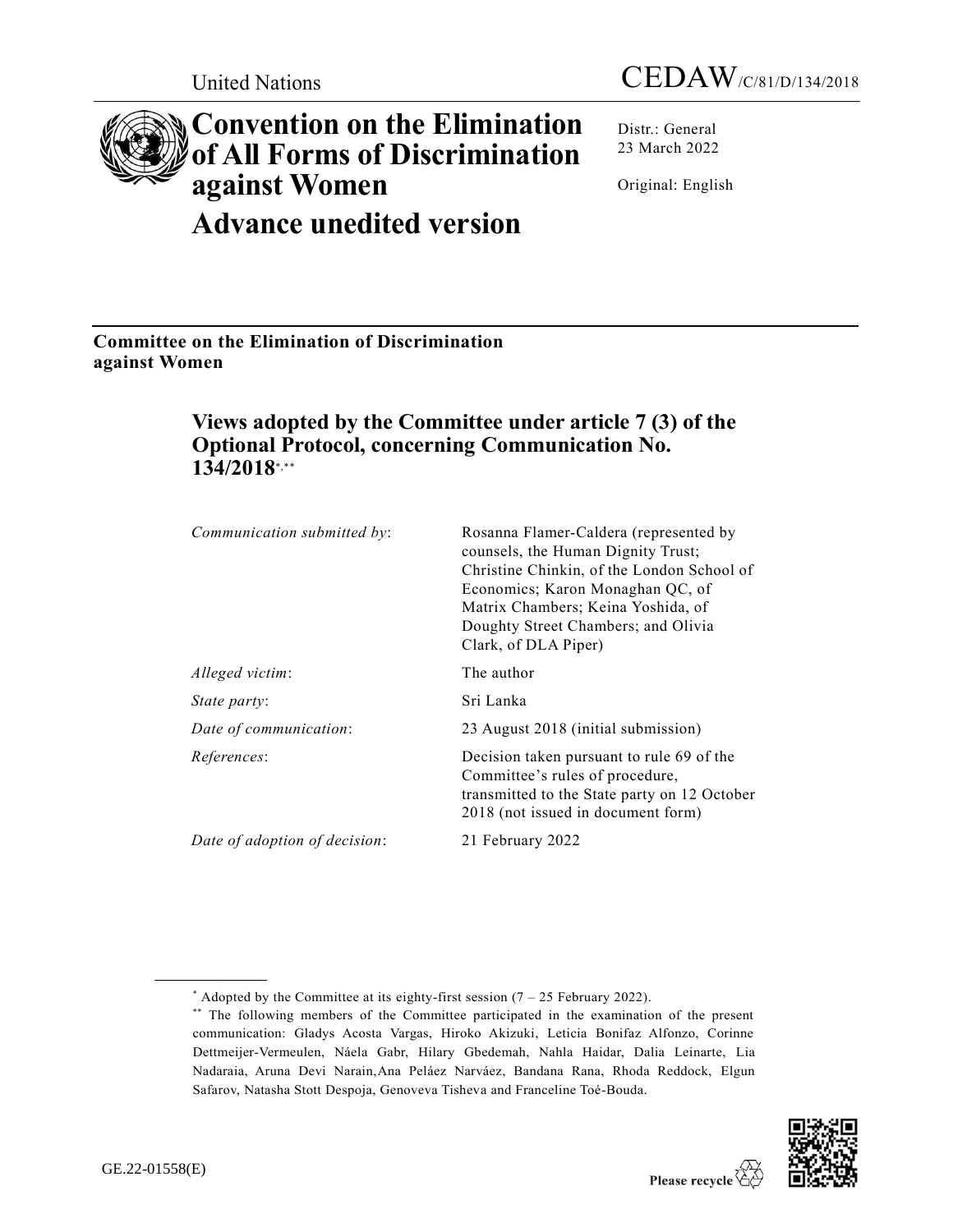#### **Background**

1. The communication is brought by Rosanna Flamer-Caldera, a national of Sri Lanka born in 1956. She claims that the State party has violated her rights under articles 2 (a) and  $(c)$ –(g), 5 (a) and 16 of the Convention. In addition, the Committee notes that the third party intervener raises claims under articles 7 (c) and 15 of the Convention. The Optional Protocol entered into force for Sri Lanka on 15 January 2003. The author is represented by counsels.

# **Facts as submitted by the author**

2.1 The author is a lesbian. She dresses in what is considered "masculine" attire and wears her hair short. She is open about her sexuality and is a prominent activist for lesbian, gay, bisexual, transgender and intersex rights in Sri Lanka. She founded and is the Executive Director of Equal Ground, the only organization in Sri Lanka that represents the entire lesbian, gay, bisexual, transgender and intersex community on issues of non-discrimination.

2.2 The author has suffered discrimination and abuse due to being a lesbian. As a teenager, she suffered from stigma associated with her sexual orientation and attempted to commit suicide when she was 17 years old. Not long after, she left Sri Lanka for the United States of America, where she could be open about her sexuality. She returned to Sri Lanka permanently in 1990. However, she found it difficult to find a job and to run her business being and dressing as who she is.

2.3 In 1997, the author discovered that same-sex sexual activity between consenting adults was a criminal offence under section 365A of the Penal Code of 1883. Previously encompassing only men, it was amended by the Penal Code (Amendment) Act No. 22 of 1995 to include sexual conduct between women, replacing the previous wording "male person" with "person".<sup>1</sup>

2.4 In 1999, the author co-founded a support group for lesbian and bisexual women, the Women's Support Group. She has since been threatened frequently and has faced abuse from the media and the public. When the members of the Women's Support Group spoke about organizing a lesbian conference in 1999, a letter was published in the press calling on the police to release convicted rapists so that lesbians "might get a taste of the real thing". A complaint about this to the Press Council by a non-governmental organization proved fruitless. During this time, the Press Council published a ruling denouncing lesbianism. <sup>2</sup>

2.5 In 2004, the author founded a new organization called Equal Ground. She has faced continual challenges running the organization. In December 2012 and February 2013, the Women and Children's Bureau of the police made presentations asserting

<sup>&</sup>lt;sup>1</sup> Section 18 of the Penal Code (Amendment) Act No. 22 reads as follows: "Section 365A of the principal enactment is hereby repealed and the following section substituted therefor:- "Acts of gross indecency between persons. 365A. Any person who, in public or private, commits, or is a party to the commission of, or procures or attempts procure the commission by any person of, any act of gross indecency with another person, shall be guilty of an offence, and shall be punished with imprisonment of either description, for a term which may extend to two years or with fine or with both and where the offence is committed by a person over eighteen years of age in respect of any person under sixteen years of age shall be punished with rigorous imprisonment for a term not less than ten years and not exceeding twenty years and with fine and shall also be ordered to pay compensation of an amount determined by court to the person in respect of whom the offence was committed for the injuries caused to such person."

<sup>2</sup> The Press Council's ruling stated as follows: "Lesbianism is at least an act of gross indecency and unnatural. Lesbianism is itself an act of sadism and salacious. Publication of any opinion against such activities does not amount to a promotion of sadism or salacity, but any publicatio n, which supports such conduct is an obvious promotion of all such violence, sadism and salacity." The author notes that the head of the Press Council at the time, Wijeyadasa Rajapakshe, is currently the Minister of Higher Education and Cultural Affairs.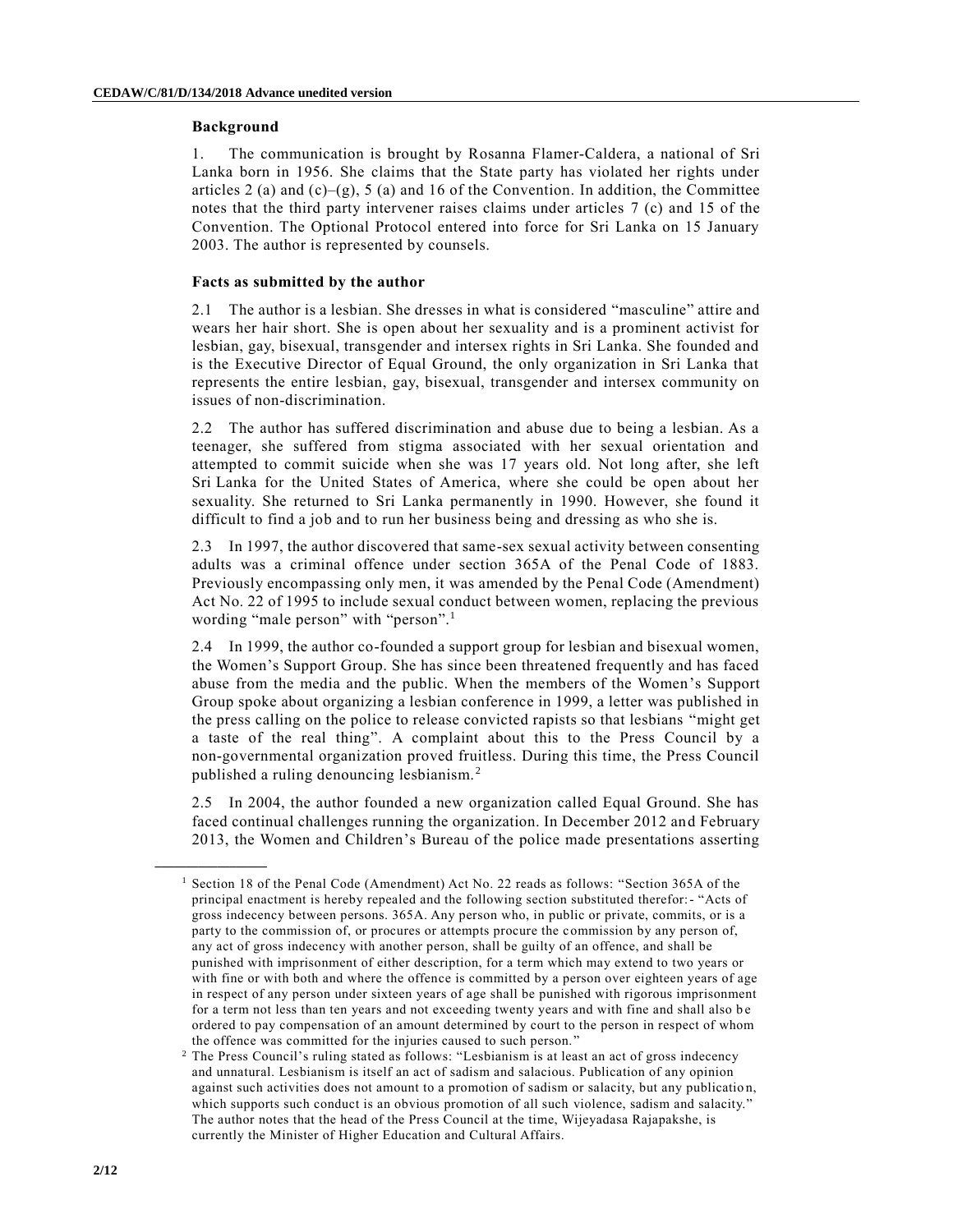that child abuse was increasing mostly due to the "growing homosexual culture". The author's picture was shown together with her name and position with Equal Ground , claiming that she and her organization were responsible for spreading homosexuality, implying that they were also responsible for spreading paedophilia. She did not complain to the police out of fear of being arrested. The Criminal Investigation Department has placed her and Equal Ground under surveillance, which forced her to move the organization's materials to a secure location, as the Department had deemed any homosexual material to be pornography, which could provoke arrest.

2.6 In July 2013, a partner organization of Equal Ground was raided by the Criminal Investigation Department on the basis of the allegation that it was "spreading homosexuality". The author has been subjected to discrimination, harassment, stigmatization, threats, high-profile attacks on her character and threats of violence by State officials and members of the public, including on social media. She has been targeted due to her openness about her sexual orientation, her "masculine" attire, her failure to conform to gender stereotypes and her advocacy for lesbian, gay, bisexual, transgender and intersex persons in Sri Lanka. In April and May 2018, she was verbally abused and was threatened with violence in a driving altercation and by a bread delivery man.<sup>3</sup>

2.7 According to the author, the criminalization of same-sex sexual activity has meant that the discrimination, violence and harassment faced by the lesbian, gay, bisexual, transgender and intersex community in Sri Lanka continue with impunity. Members of the community are not protected against police harassment. The law has altered how she lives and conducts herself in public and private. She has a constant fear of arrest and keeps her door locked and curtains drawn when she is at home with her girlfriend.

2.8 The author submits that she has no means to challenge section 365A of the Penal Code of 1883, as the Sri Lankan Constitution explicitly prohibits any constitutional challenge to the validity of enacted legislation,<sup>4</sup> as confirmed by the State party.<sup>5</sup> In 2016, the Supreme Court of Sri Lanka confirmed the validity of sections 365 and 365A of the Penal Code in SC Appeal No. 32/11 and upheld the conviction of two men. <sup>6</sup>

# **Complaint**

**\_\_\_\_\_\_\_\_\_\_\_\_\_\_\_\_\_\_**

3.1 The author argues that the criminalization of female same-sex sexual activity and the concomitant potential for arrest and prosecution amount to discrimination on the grounds of gender and sexual orientation, in violation of her right to non-discrimination under article 2 (a) and  $(d)$ –(g) of the Convention.<sup>7</sup> While section 365A of the Penal Code of 1883 applies equally to men and women, it is by virtue of the intersecting forms of discrimination they face as women and as sexual minorities that lesbian and bisexual women suffer a compounded impact from the provision.<sup>8</sup>

<sup>3</sup> The harassers said, for example, that she was "a disgrace to decent Sri Lankan women", asked "why are you trying to look like a man?", and said "you should be thrashed".

<sup>4</sup> Article 16 (1) of the Constitution states that "all existing written law and unwritten law shall be valid and operative notwithstanding any inconsistency with the preceding provisions of this Chapter". Article 80 (3) of the Constitution states as follows: "Where a Bill becomes law upon the certificate of the President or the Speaker, as the case may be endorsed thereon, no court o r tribunal shall inquire into it, pronounce upon or in any manner call into question, the validity of such Act on any ground whatsoever."

<sup>5</sup> [A/HRC/WG.6/28/LKA/1.](https://undocs.org/en/A/HRC/WG.6/28/LKA/1)

<sup>6</sup> The author refers to the Supreme Court's judgment in *Galabada Wimalasiri v. Officer-in-Charge, Police Station, Maradana and the Attorney General*, SC Appeal No. 32/11 of 30 November 2016. <sup>7</sup> *Toonen v. Australia* (CCPR/C/50/D/488/1992).

<sup>8</sup> General recommendation No. 28 (2010) on the core obligations of States parties under article 2 of the Convention, para. 18.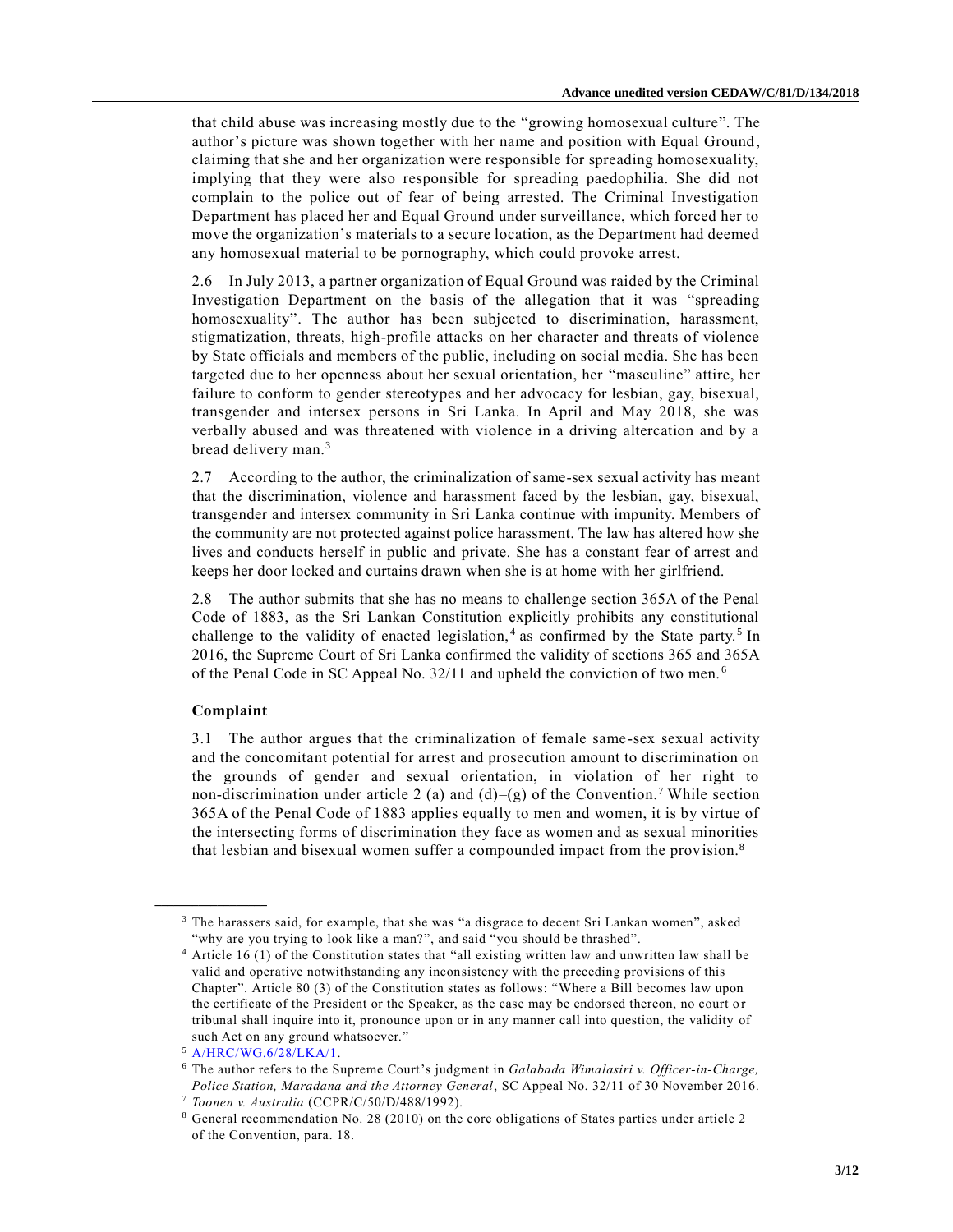3.2 According to the author, the criminalization of same-sex sexual activity violates the *jus cogens* principle of equality and non-discrimination under article 2 (d) of the Convention.<sup>9</sup> Lesbian and bisexual women suffer significant societal discrimination and stigmatization. The criminalization has created significant barriers to accessing justice as well as a culture where discrimination, harassment and violence against lesbians has been allowed to flourish.<sup>10</sup> As such, the author has been subjected to threats and harassment based on her sexuality and her non-conformity with stereotypical roles and appearances for women, causing her to fear for her own safety and that of her family. As a human rights defender, she has been particularly vulnerable to discrimination, as demonstrated by the vilification, monitoring, surveillance and harassment to which she has been exposed. The failure to address this discrimination amounts to a violation of article 2 (f) and (g) of the Convention.

3.3 Under article 2 (c)–(g) of the Convention and general recommendation No. 35 (2017) on gender-based violence against women, updating general recommendation No. 19, the author affirms that the criminalization of same-sex sexual activity between women exacerbates gender-based violence against women, including at the hands of their community and family.<sup>11</sup> It creates a context in which lesbians and bisexual women are forced into heterosexual marriages, in the absence of a criminal prohibition of marital rape, and suffer violations of their right to sexual and bodily autonomy. Violations of the rights of lesbian, gay, bisexual, transgender and intersex persons are underreported and are not properly investigated or prosecuted.<sup>12</sup> The criminalization has left the author vulnerable to vilification by the authorities and threats of violence by private actors, in breach of the State party's obligation to respect and protect her right to be free from violence. <sup>13</sup> She has been targeted as the most prominent defender of the human rights of lesbian, gay, bisexual, transgender and intersex persons in Sri Lanka, in addition to the precautions she has to take as a woman. Thus, she has put in place security protocols for her protection and that of her family, organizes events in safe spaces and ensures that the location of her work is not made public. Given her activism and known sexual orientation, she fears falling victim to the continuing practice of "white van disappearances".

3.4 Invoking article 5 (a) of the Convention, paragraph 10 of general recommendation No. 25 (2004) on temporary special measures, paragraph 18 of general recommendation No. 28 (2010) on the core obligations of States parties under article 2 of the Convention, and paragraph 8 of general recommendation No. 33 (2015) on women's access to justice, the author argues that the criminalization of same-sex sexual activity between women and discrimination against lesbians and bisexual women form part of entrenched patriarchal attitudes that fix gender roles and reduce women to a particular reproductive function. The law violates article 5 (a) of the Convention by criminalizing a sexual activity that does not conform to gender stereotypes and by legitimizing societal prejudice and gender stereotypes and roles. In addition to having faced stereotypes as a woman, including against her having a

<sup>9</sup> Inter-American Court of Human Rights, *Atala Riffo and daughters v. Chile*, Judgment (Merits, Reparations and Costs), 24 February 2012, Series C No. 239, paras. 79, 91 and 133.

<sup>10</sup> [CEDAW/C/GUA/CO/7,](https://undocs.org/en/CEDAW/C/GUA/CO/7) paras. 19–20.

<sup>&</sup>lt;sup>11</sup> African Commission on Human and Peoples' Rights, resolution 275 of 2014 on protection against violence and other human rights violations against persons on the basis of their real or imputed sexual orientation and gender identity; and *Ending Violence and Other Human Rights Violations Based on Sexual Orientation and Gender Identity: A Joint Dialogue of the African Commission on Human and Peoples' Rights, the Inter-American Commission on Human Rights and the United Nations* (2016).

<sup>&</sup>lt;sup>12</sup> The Yogyakarta Principles on the Application of International Human Rights Law in Relation to Sexual Orientation and Gender Identity.

<sup>&</sup>lt;sup>13</sup> The author notes that she has been subject to accusations that she "behaves like a man", that she is a "barren bitch" and that she is a "disgrace to Sri Lankan women".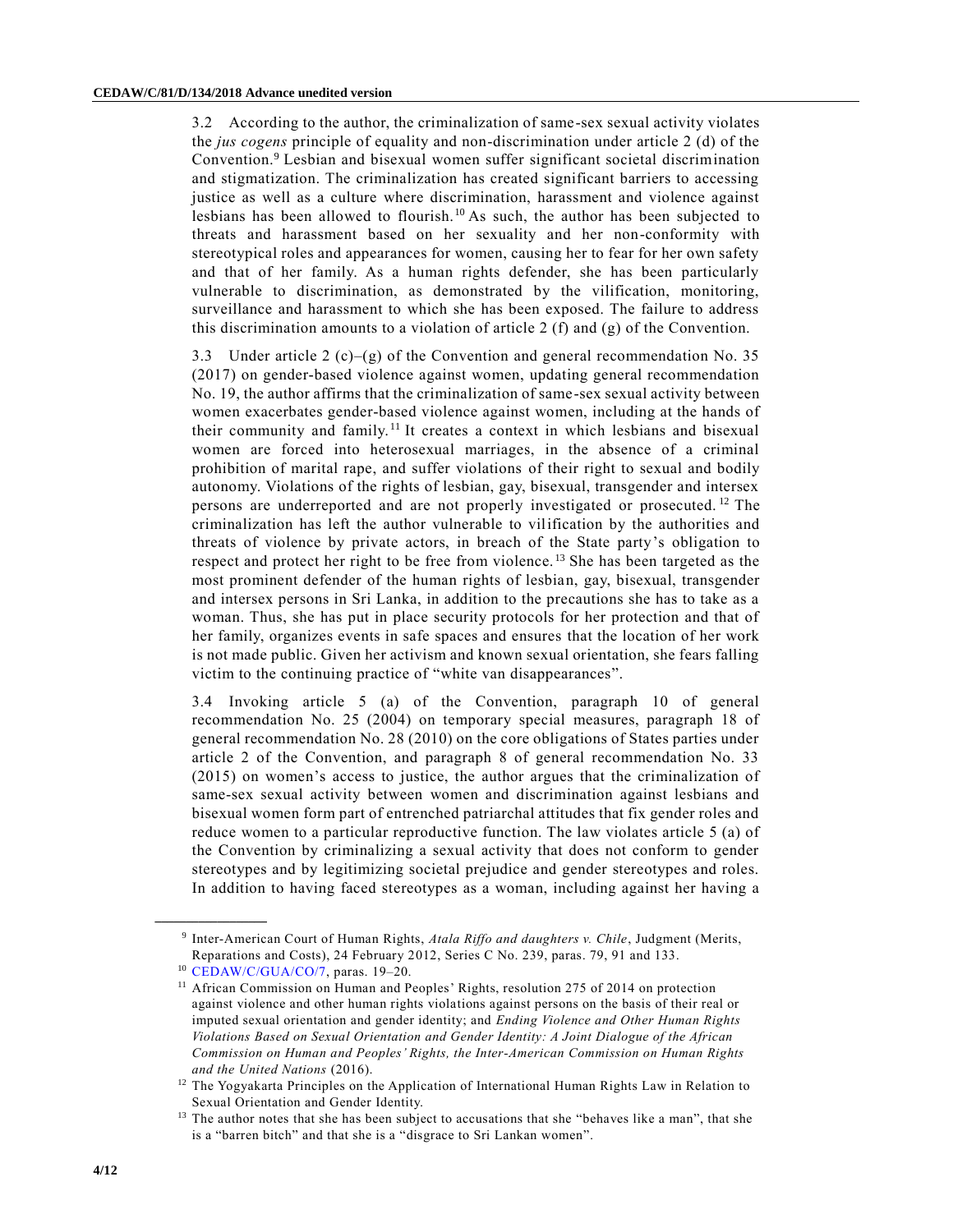livelihood, the author has been subjected to harmful stereotyping on account of her sexual orientation, including the accusation that she is spreading paedophilia, as well as vilification, harassment and threats based on such stereotypes.

3.5 The author argues that the criminalization of same-sex sexual conduct between women violates the rights to autonomy and choice underpinning article 16 of the Convention. She affirms that sexual orientation is linked to the right to individual self-determination and sexual autonomy, in accordance with her own choice and convictions.<sup>14</sup> The criminalization brings consensual private activity into the public domain and thus violates the rights to privacy, dignity and personal integrity, as it allows police officers to enter a household on the mere suspicion that two consenting women are in an intimate relationship, and to investigate such aspects of private life and to detain the author. This has made it difficult for her to find a Sri Lankan partner due to fears of persecution, and when she is with someone, she has to make sure the door is locked and windows and curtains are closed.

# **State party's observations on admissibility**

4.1 By note verbale of 13 August 2019, the State party submits that the communication is inadmissible. The State party argues that the author has failed to exhaust domestic remedies, as she has not engaged any domestic procedure. It observes that article 126 of the Constitution of Sri Lanka provides a right of direct access to the Supreme Court to seek redress for violations of fundamental rights by the executive or administrative authorities. Thus, the Supreme Court has rendered many judgments in which it has ascertained violations of fundamental rights by public officials and provided for compensation. Moreover, claims of violations of such rights by private actors can be brought before ordinary courts. On the basis of article 4 (d) of the Constitution, the Supreme Court has also enabled public inter est litigation. In SC Appeal No. 32/11, the Supreme Court acknowledged "contemporary thinking, that consensual sex between adults should not be policed by the State nor should it be grounds for criminalization". While acknowledging the domestic law in force, the Court held that imposing custodial sentences would be inappropriate in cases where the impugned acts were between consenting adults. Further, article 140 of the Constitution provides for the availability of writs before the Court of Appeal.

4.2 The State party observes that the Human Rights Commission, the Public Petitions Committee of Parliament, the Parliamentary Commissioner for Administration and the National Police Commission receive and inquire into complaints about human rights violations and official decisions. The criminal justice system provides for numerous legal processes for the protection of persons, including payment of compensation to victims of unlawful arrest or detention. Additionally, legislative action can be challenged by way of pre-enactment review.

4.3 The State party submits that the communication is insufficiently substantiated for the purpose of admissibility, as the author invokes the Convention in very general terms, without specifically explaining the alleged violations.

4.4 According to the State party, the communication is inadmissible *ratione temporis*, as the author refers to several alleged events that occurred prior to the entry into force of the Convention for the State party.<sup>15</sup>

4.5 The State party observes that it is committed to reforming the Penal Code of 1883 to ensure that all offences contained therein comply with its human rights obligations.

<sup>14</sup> Inter-American Court of Human Rights, *Atala Riffo and daughters v. Chile*, para. 136.

<sup>&</sup>lt;sup>15</sup> Under article 4 (2) (e) of the Optional Protocol, the Committee shall declare a communication inadmissible where the facts that are the subject of the communication occurred prior to the entry into force of the Optional Protocol for the State Party concerned unless those facts continued after that date.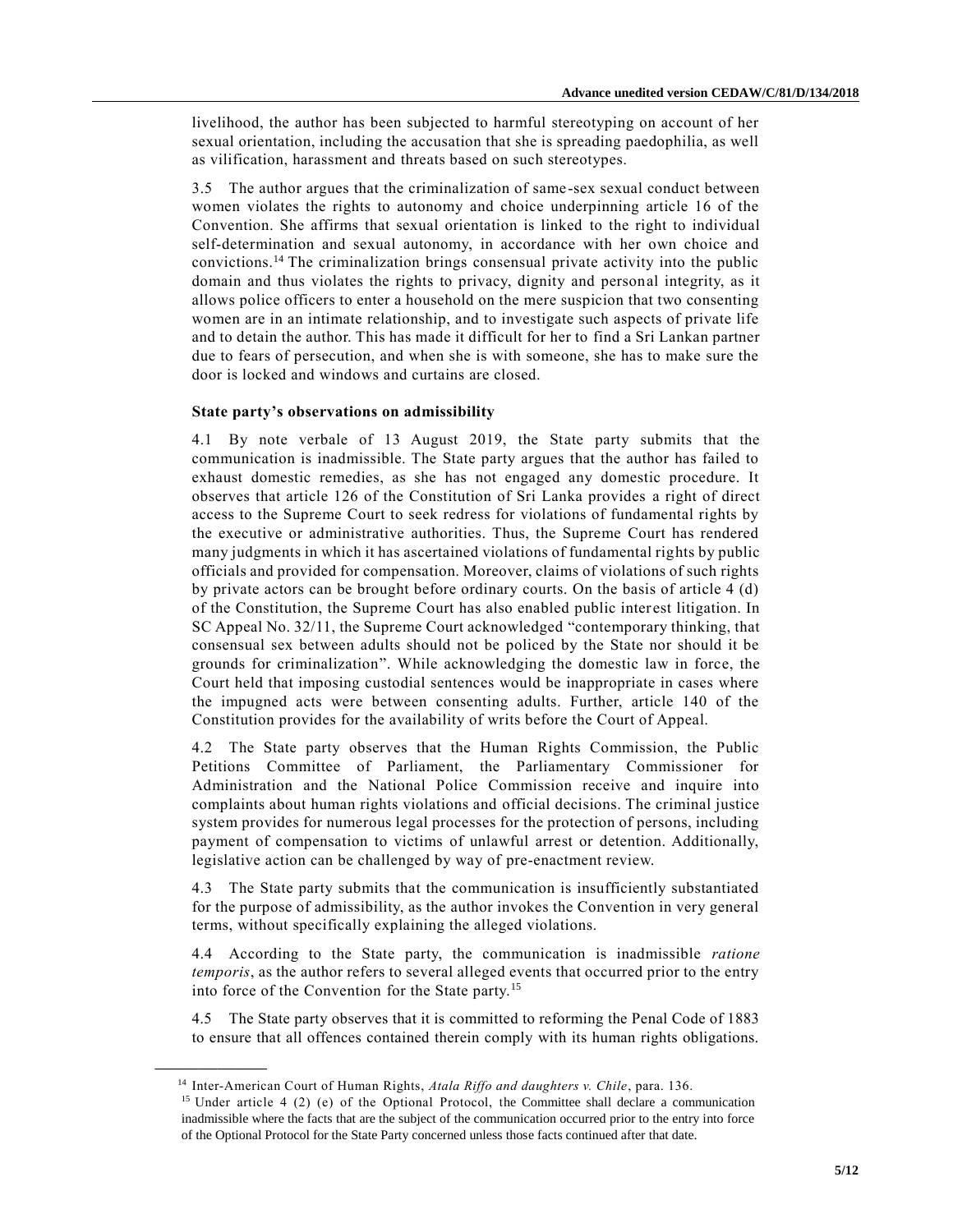The State party has recognized before the human rights treaty bodies that the right to equality and non-discrimination implicitly includes non-discrimination on the ground of sexual orientation. An ongoing constitutional reform process includes the consideration of a recommendation by the Parliamentary Subcommittee on Fundamental Rights to explicitly guarantee non-discrimination on the ground of sexual orientation.

#### **Author's comments on the State party's observations on admissibility**

5.1 In her comments dated 10 December 2019, the author disputes the claim that she has failed to exhaust domestic remedies. She argues that none of the measures indicated by the State party would allow her to challenge the validity of section 365A of the Penal Code. While article 126 of the Constitution allows the Supreme Court to grant relief, it must be read together with provisions precluding a review of enacted legislation. The State party does not comment on the impossibility of conducting such a review, nor does it provide any examples of successful constitutional challenges to the validity of a criminal law. The author invokes the Committee's concern that there is no opportunity for judicial review of legislation predating the Constitution. <sup>16</sup> Additionally, there is no requirement to address the non-judicial remedies invoked by the State party.<sup>17</sup>

5.2 The author disputes that the communication is inadmissible *ratione temporis*, as the violation of her rights, including through the existence of section 365A of the Penal Code of 1883, is ongoing.

5.3 The author reiterates that, in 2016, the Supreme Court upheld convictions under section 365A of the Penal Code. The State party's reference to the possibility of a change to the law is irrelevant to the admissibility of the communication. Moreover, this observation amounts to an acceptance of the law's discriminatory nature. She submits that she has clearly argued how each of the articles of the Convention has been violated.

## **State party's observations on the merits**

6.1 By note verbale of 3 January 2020, the State party submits its observations on the merits. The State party argues that article 12 of the Constitution is in accordance with article 2 (a) of the Convention as it provides for equality before the law, equal protection of the law and non-discrimination. The State party understands these rights as including non-discrimination on the ground of sexual orientation. There are no laws in Sri Lanka permitting discrimination on the ground of sexual orientation or precluding persons from engaging in their day-to-day activities solely on this basis. Any such laws would be unconstitutional, giving the victim a right to pursue remedies. Additionally, numerous policies have been implemented to contribute to the realization of the rights set out in the Convention. Moreover, the Supreme Court's reasoning in SC Appeal No. 32/11 shows that attitudes of the courts in this context are evolving.

6.2 The State party notes that article 120 of the Constitution enables the Supreme Court to review the consistency of a bill with the Constitution, which is a procedure that may be invoked by citizens. Whereas the Constitution only provides for pre-enactment judicial review of legislation, the author had the possibility of challenging the Penal Code (Amendment) Act No. 22 of 1995. However, she failed to do so and thus acquiesced in the constitutionality of the law. The State party further notes the existence at every police station in the country of a designated division for the specific needs of women. However, the author has not filed any complaint in Sri Lanka.

<sup>16</sup> [CEDAW/C/LKA/CO/8,](https://undocs.org/en/CEDAW/C/LKA/CO/8) para. 10.

<sup>17</sup> *Purna Maya v. Nepal* [\(CCPR/C/119/D/2245/2013\)](https://undocs.org/en/CCPR/C/119/D/2245/2013).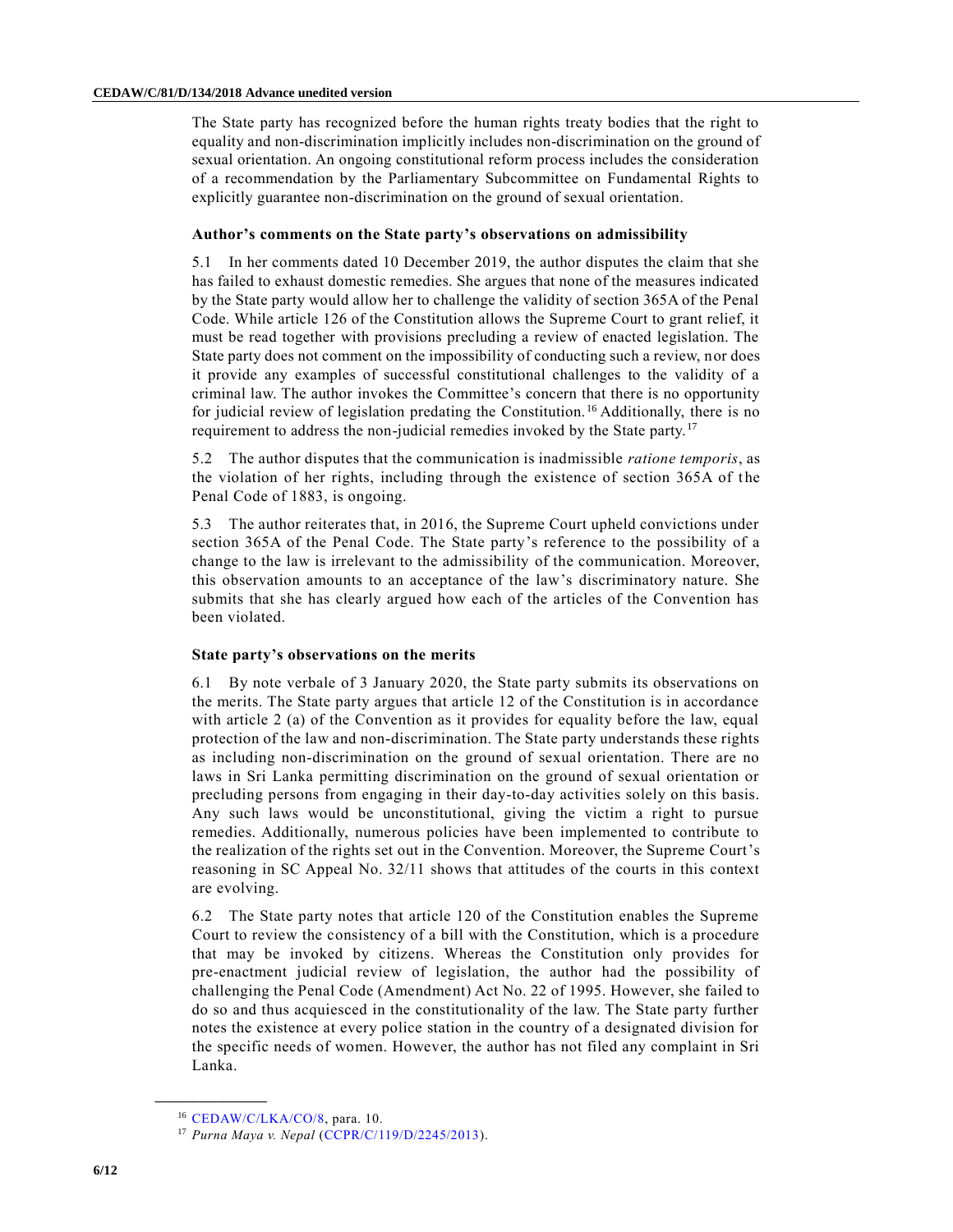6.3 The State party argues that the author wrongly claims to live under a constant threat of arrest. First, certain conditions must be met before an arrest can be made, including the arrestee's involvement in the commission of a crime, the receipt of a reasonable complaint or credible information, or the existence of a reasonable suspicion of the commission of a crime. Second, the organization of Sri Lankan society militates against the operational relevance of section 365A of the Penal Code, as the aforementioned criteria require a reasonable suspicion of the commission of a grossly indecent act. According to the State party, the author's other claims lack substantiation and are based on hypothetical scenarios or conjecture.

# **Author's comments on the State party's observations on the merits**

7.1 In her comments of 23 March 2020, the author notes that the State party accepts that legislation in force cannot be challenged. Thus, she has no effective legal remedy to challenge section 365A of the Penal Code. Pre-enactment review by the Supreme Court can only be triggered if a request thereto is filed within one week of the bill being placed on the Order Paper of Parliament (art. 121 (1) of the Constitution). However, the author only became aware of the law two years after it was adopted. As a consistent advocate for the rights of lesbian, gay, bisexual, transgender and intersex persons, she is deeply hurt by the State party's argument that she acquiesced in the constitutionality of the law.

7.2 The author argues that the State party's observations on the threshold of arrest and the Supreme Court's decision in SC Appeal No. 32/11 only confirm that consensual sex between adults remains policed and criminalized. She argues that complaints about matters other than the criminalization of same -sex sexual activity between women are not relevant to the communication.

7.3 On 13 October 2020, the author requested the submission of a third party intervention. On 9 November 2020, following the Committee's approval in this regard, the author provided a third-party intervention.<sup>18</sup> The intervener affirms, inter alia, that the State party violated the author's rights under article 7 (b) and (c) of the Convention given the inflammatory rhetoric of government leaders, the intimidating surveillance of Equal Ground, the barriers to registering it as a non-governmental organization and the need to find safe spaces to hold events. The State party also breached article 15 (1) of the Convention, as the criminalization of same-sex sexual activity by women denies lesbians, including the author, equal recognition before the law and obstructs them from reporting crimes committed against them.

7.4 Invoking article 16 of the Convention, the intervener notes that the author constantly needs to hide her relationships. In 2005, she and her partner experienced discrimination because of their family status, as a health-care professional refused to provide treatment to her partner with her present. The State party has violated her right to privacy, as the police force is allowed to investigate intimate aspects of her private life. There have also been forced marriages of lesbians, in breach of the right to choose not to marry. Moreover, negative stereotypes of unmarried women have not been countered.

# **Issues and proceedings before the Committee**

## *Consideration of admissibility*

**\_\_\_\_\_\_\_\_\_\_\_\_\_\_\_\_\_\_**

8.1 In accordance with rule 64 of its rules of procedure, the Committee is to decide whether the communication is admissible under the Optional Protocol. In accordance with rule 72 (4), it must do so before considering the merits of the communication.

<sup>&</sup>lt;sup>18</sup> The third-party intervention was authored by Dianne Otto, Professorial Fellow at Melbourne Law School.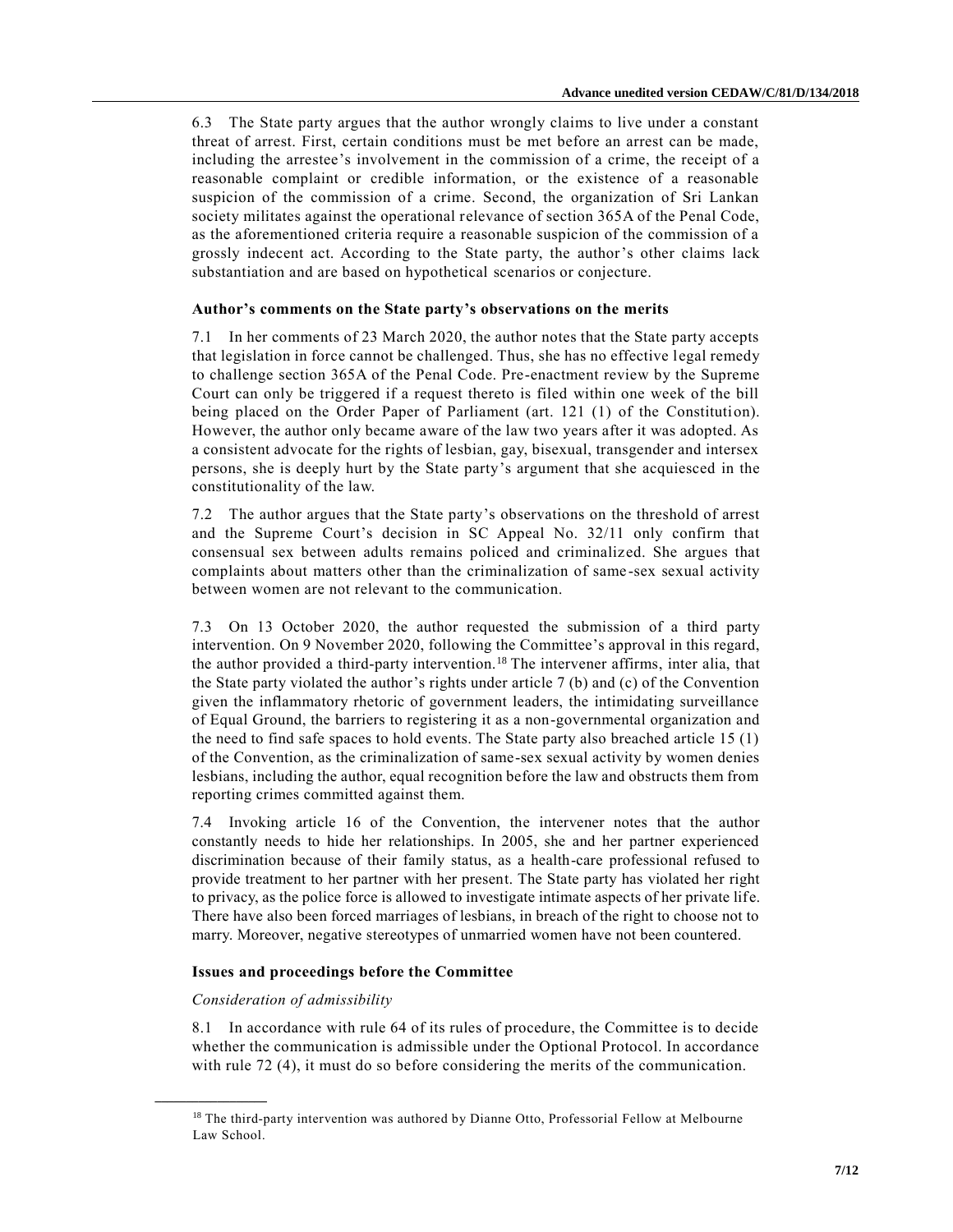8.2 In accordance with article 4 (2) (a) of the Optional Protocol, the Committee has verified that the same matter has not already been examined by the Committee and has not been and is not being examined under another procedure of international investigation or settlement.

8.3 The Committee notes the State party's argument that the communication is inadmissible, as the author has not engaged any domestic remedies. In particular, the State party argues that she could have brought a petition for a pre -enactment review of the amendment to the Penal Code of 1883 under article 121 (1) of the Constitution. The Committee notes the author's argument that, according to article 121 (1) of the Constitution, a request for pre-enactment review must be filed within one week of the bill being placed on the Order Paper of Parliament, and that she was not aware of this possibility at the relevant time. Considering the limited time frame and the lack of information to show how the author could, in practice, have used this remedy in a timely manner, the Committee cannot ascertain that the procedure under article 121 (1) of the Constitution was in fact available to her under article 4 (1) of the Optional Protocol. The Committee therefore concludes that the author's non-use of this procedure does not preclude it from examining the communication under article 4 (1) of the Optional Protocol.

8.4 The Committee notes the author's argument that the other procedures invoked by the State party, namely those before the Supreme Court, the Court of Appeal, the Human Rights Commission, the Public Petitions Committee of Parliament, the Parliamentary Commissioner for Administration and the National Police Commission, are incapable of addressing her complaint, which concerns section 365A of the Penal Code of 1883 as amended. Noting that the State party does not refute the stated impossibility for its courts to review adopted legislation,<sup>19</sup> and recalling that there is no requirement to address non-judicial remedies for the purpose of admissibility, <sup>20</sup> the Committee cannot conclude that said procedures could effectively provide relief in the light of the author's claims. The Committee therefore finds that it is not precluded by article 4 (1) of the Optional Protocol from examining the communication.

8.5 The Committee notes the State party's argument according to which the communication is inadmissible *ratione temporis*. The Committee recalls that it has competence to consider alleged violations that occurred after the entry into force of the Optional Protocol for the State party, which took place on 15 January 2003. The Committee finds that the author's claim regarding the effects on her of section 365A of the Penal Code of 1883 as amended must be considered as having continued after the entry into force of the Optional Protocol for the State party, including the discrimination, harassment, stigmatization, threats and attacks to which she was subject after that date. The Committee therefore finds that it is not precluded from examining the communication under article 4 (2) (e) of the Optional Protocol insofar as it concerns section 365A of the Penal Code of 1883 as amended and any events that occurred after the entry into force of the Optional Protocol for the State party.

8.6 The Committee notes the submission by the State party that the communication is inadmissible on the ground that it is insufficiently substantiated. The Committee considers, however, that the communication raises issues of substance under the Convention, particularly as regards the claims concerning the effects on the author of the criminalization of same-sex sexual activity by women. The Committee therefore finds that the communication is sufficiently substantiated for the purpose of admissibility, in accordance with article 4 (2) (c) of the Optional Protocol.

<sup>19</sup> [CEDAW/C/LKA/CO/8,](https://undocs.org/en/CEDAW/C/LKA/CO/8) para. 10 (b).

<sup>20</sup> *Purna Maya v. Nepal*.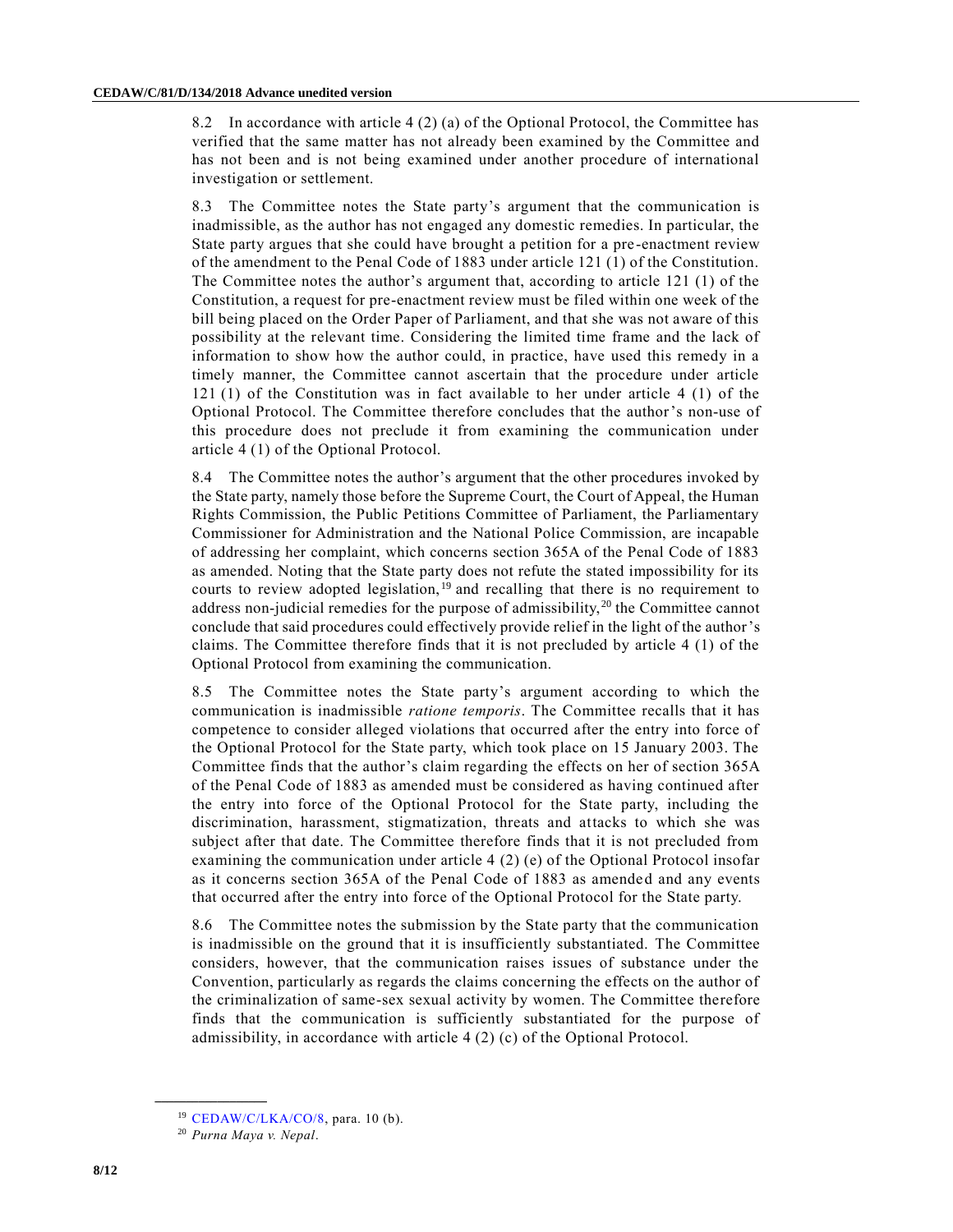8.7 In the absence of any other objections by the State party to the admissibility of the communication, the Committee declares the communication admissible, insofar as it concerns the effects on the author of the criminalization, by the State party, of same-sex sexual activity by women following the entry into force of the Optional Protocol for the State party, as raising issues under articles 1, 2, 5, 7, 15 and 16 of the Convention.

#### *Consideration of the merits*

9.1 The Committee has considered the present communication in the light of all the information made available to it by the author and by the State party, as provided for in article 7 (1) of the Optional Protocol.

9.2 The Committee notes the author's claim that section 365A of the Penal Code of 1883 as amended violates her right to non-discrimination under article 2 (a) and (d)–(g) of the Convention, as the criminalization of same-sex sexual activity by women compounds discrimination against women in Sri Lanka. The Committee recalls that certain groups of women, including lesbian women, are particularly vulnerable to discrimination through civil and penal laws, regulations, and customary law and practices.<sup>21</sup> The Committee notes the author's claims that, as a well-known activist for the rights of lesbian, gay, bisexual, transgender and intersex persons and being known for being lesbian, she is under constant risk of arrest, detention and investigation of her private life and has had to modify her behaviour accordingly, as the law continues to be enforced. It further notes the author's argument that this norm has the effect of sanctioning the threats and abuse to which she and her organization have been subjected by State and non-State actors and of obstructing access to procedures for the author to complain hereof. Under the circumstances, the Committee finds that the State party has subjected the author to direct and indirect discrimination emanating from the Penal Code of 1883 as amended. The Committee is concerned that the Code has not been repealed despite previous expressions of concern about its discriminatory effect on women.<sup>22</sup> In the light of the foregoing, the Committee considers that the State party has breached the author's rights under article 2 (a) and (d)–(g) of the Convention.

9.3 The Committee notes the author's claim that the criminalization of same-sex sexual activity between women exacerbates gender-based violence against women, including vilification and harassment of and threats against the author. The Committee recalls that gender-based violence against women takes multiple forms, including acts or omissions intended or likely to cause or result in death or physical, sexual, psychological or economic harm or suffering to women, threats of such acts, harassment, coercion and arbitrary deprivation of liberty.<sup>23</sup> The Committee further recalls its recommendation to States parties to repeal provisions that allow, tolerate or condone forms of gender-based violence against women.<sup>24</sup> In the present case, the Committee notes that the author claims to have been targeted by State and non-State actors due to her activism and because of being known as lesbian, including through frequent threats, abuse, attacks and harassment. She also claims that she has had to put in place security protocols for her protection and that of her family, that she organizes events in safe spaces and that she has to ensure that the location of her work is not made public. The Committee further notes that the State party has neither effectively refuted these allegations nor indicated any legal or other measures taken to respect and protect the author's right to a life free from gender-based violence. Accordingly, the Committee

<sup>&</sup>lt;sup>21</sup> General recommendation No. 28, para. 31 and general recommendation No. 35, para. 12.

<sup>&</sup>lt;sup>22</sup> CEDAW/C/LKA/CO/7, para. 24; [CCPR/C/LKA/CO/5,](https://undocs.org/en/CCPR/C/LKA/CO/5) para. 8; and [E/C.12/LKA/CO/5,](https://undocs.org/en/E/C.12/LKA/CO/5) para. 17.

<sup>&</sup>lt;sup>23</sup> General recommendation No. 35, para. 14.

 $24$  Ibid., para. 29 (c) (i).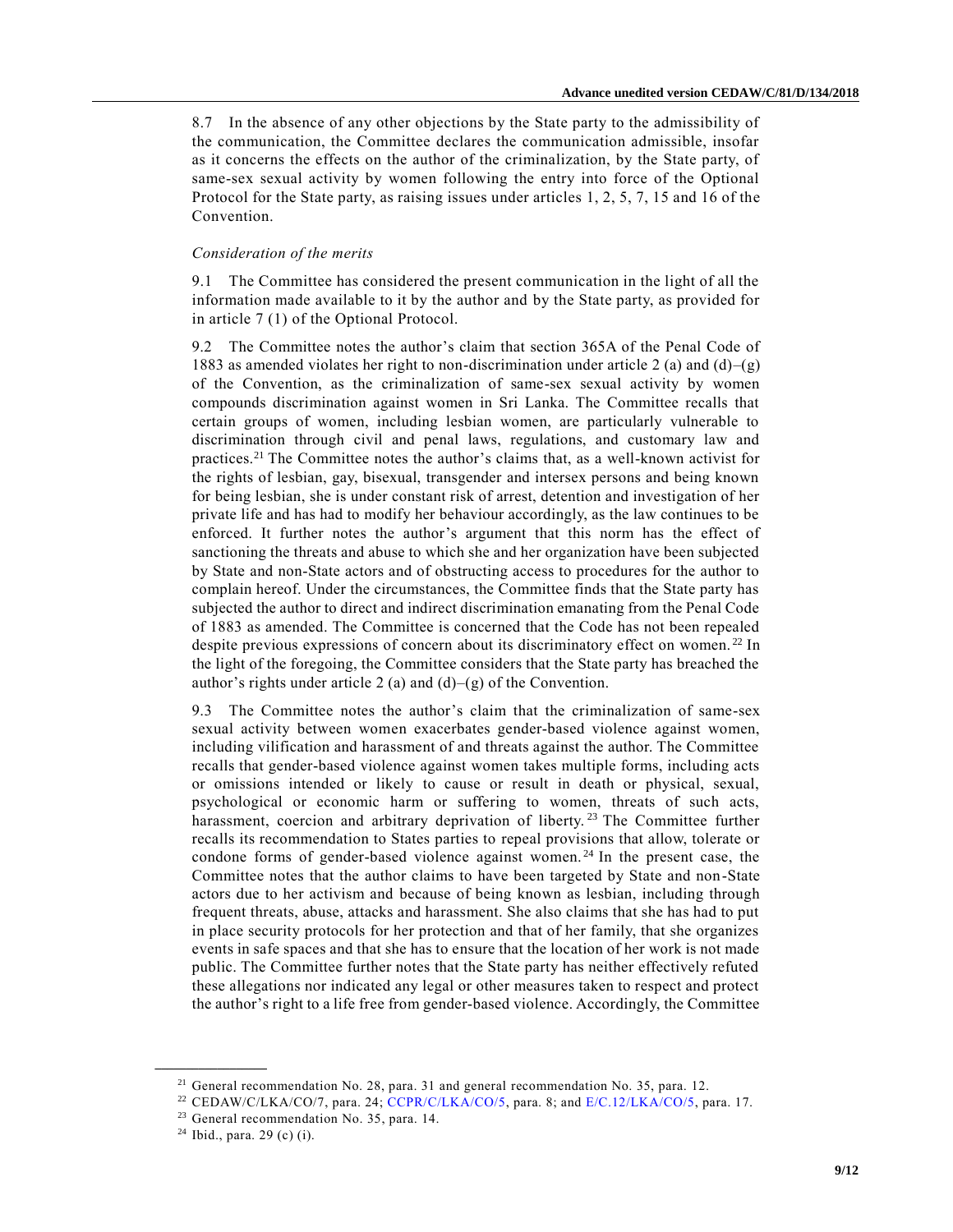finds that the State party has breached the author's rights under article 2  $(c)$ –(f) of the Convention, read in conjunction with general recommendations Nos. 19 and 35.

9.4 The Committee notes the author's claim according to which the State party has failed to eliminate the prejudice and stereotypes to which she has been exposed. The author claims that, in addition to the stereotypes she has had to face as a woman, the authorities have subjected her to harmful stereotyping and accusations on account of being lesbian, including the accusation that she spreads paedophilia. She also claims that the criminalization of same-sex sexual activity by women legitimizes societal prejudice and gender stereotypes, including through the threats and harassment she receives. The Committee notes that decriminalization of consensual same -sex relations is essential to prevent and protect against violence, discrimination and harmful gender stereotypes.<sup>25</sup> However, the State party has neither effectively refuted the author's allegations nor indicated any measures taken to eliminate the prejudices to which she has been exposed as a woman, lesbian and activist. Therefore, the Committee finds that the State party has breached its obligations under article 5 (a), read in conjunction with article 1, of the Convention.

9.5 The Committee notes the author's claim that she has been frequently threatened and faced abuse from the police, the media and the public in connection with her leadership of the Women's Support Group and Equal Ground, and that she has been unable to report this abuse out of fear of being arrested. The Committee also notes the author's claim that the Criminal Investigation Department has placed her and Equal Ground under surveillance and deemed any homosexual material to constitute pornography. This forced her to move the organization's materials to a secure location and subjected her to a constant threat of being arrested due to her leadership of Equal Ground. The Committee recalls that States parties should encourage the work of human rights and women's non-governmental organizations.<sup>26</sup> The Committee also recalls that women's "ability to participate as active members of civil society" is among the "prerequisites for creating a society with lasting democracy, peace and gender equality".<sup>27</sup> In the present case, the Committee considers that the State party's authorities have failed to protect the author against, and have partaken in, harassment, abuse and threats against the author's work promoting the rights of lesbian, gay, bisexual, transgender and intersex community in Sri Lanka. The Committee finds that these facts amount to a violation of the author's rights under article  $7$  (c) of the Convention.

9.6 The Committee notes the author's claim according to which she has been unable to approach the police and file complaints against the threats and harassment to which she has been subjected, given that the criminalisation of same-sex sexual activity renders her vulnerable to arrest and prosecution. The Committee recalls that States parties are obliged under articles 2 and 15 of the Convention to ensure that women have access to the protection and remedies offered through criminal law and that they are not exposed to discrimination within the context of those mechanisms either as victims or as perpetrators of criminal acts. 28 The Committee also recalls, in this regard, that women are disproportionately criminalized due to their situation or status, including lesbian women.<sup>29</sup> The Committee considers that the criminalisation by article 365A of the Penal Code of 1883 as amended of same-sex sexual activity in Sri Lanka has resulted in much more significant difficulties for the author, being a lesbian woman. In particular, the Committee considers that the criminalisation is incompatible with the author's right to complain of the abuse and threats to which she has been subjected.

<sup>25</sup> [A/HRC/35/36,](https://undocs.org/en/A/HRC/35/36) para. 37 and [A/HRC/31/57,](https://undocs.org/en/A/HRC/31/57) para. 10.

<sup>26</sup> *Abaida v. Libya* (CEDAW/C/78/130/2018), para. 6.5.

<sup>&</sup>lt;sup>27</sup> General recommendation No. 30 on women in conflict prevention, conflict and post-conflict situations, para. 42.

<sup>&</sup>lt;sup>28</sup> General recommendation No. 33 on women's access to justice (CEDAW/C/GC/33), para. 46. <sup>29</sup> Ibid., para. 49.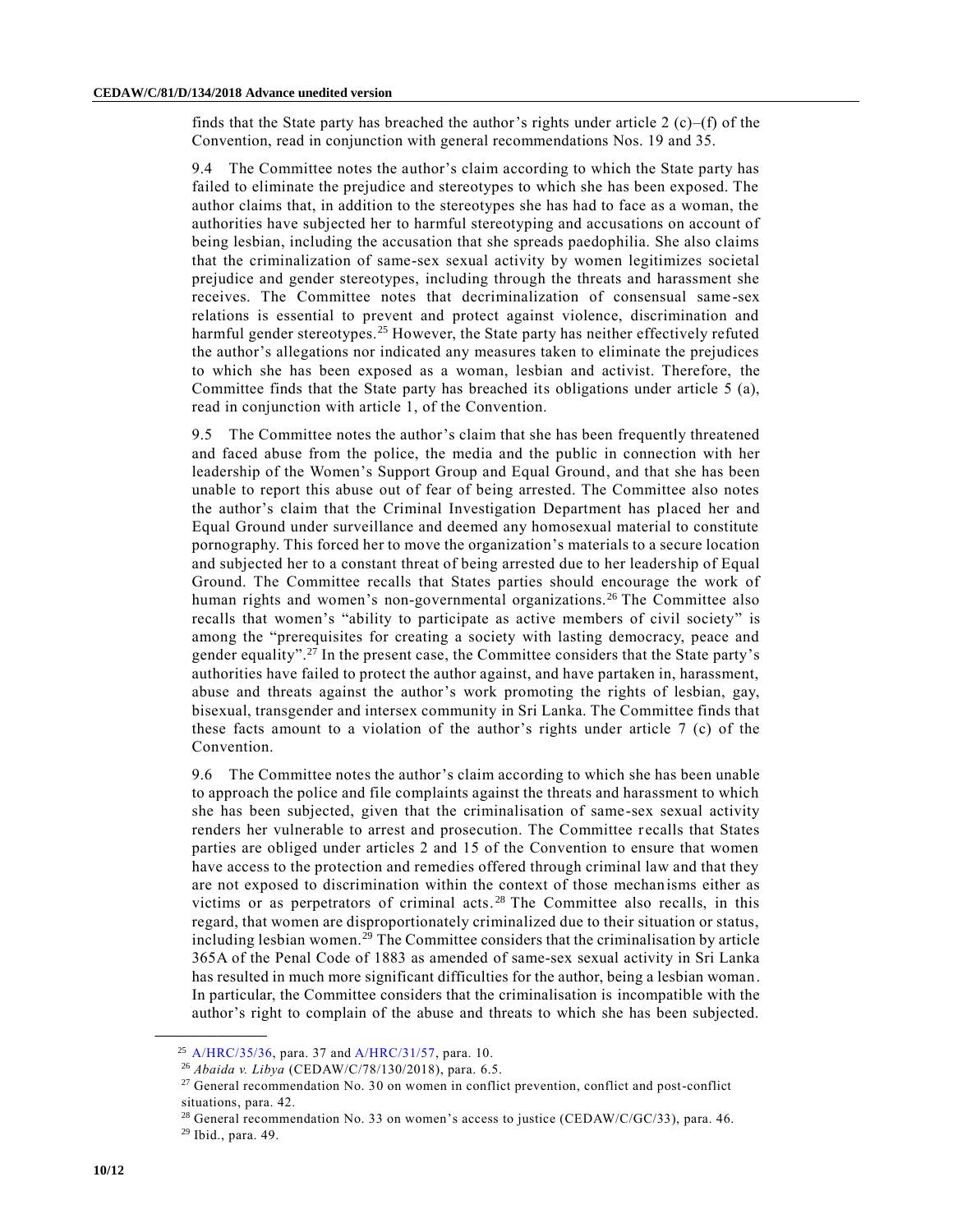The Committee therefore finds that the author's rights under article 15 (1) of the Convention have been breached.

9.7 The Committee notes the author's argument that the State party, by criminalizing same-sex sexual conduct between women, has breached her rights to autonomy and choice underpinning article 16 of the Convention, as her fear of persecution has rendered it difficult for her to find a Sri Lankan partner, she is subjected to the risk of her home being entered by the police and being prosecuted on the suspicion of engaging in same-sex sexual activity, and has had to keep her door locked and her windows and curtains closed when she is with her partner. The Committee recalls that, whatever the form of a family, the treatment of women in the family both at law and in private must accord with the principles of equality and justice for all people.<sup>30</sup> The Committee considers that the rights enshrined in the Convention belong to all women, including lesbian, bisexual, transgender and intersex women, and that article 16 of the Convention applies also to non-heterosexual relations. The Committee notes that the criminalisation of same-sex sexual activity between women in Sri Lanka has meant that the author has had difficulties with finding a partner, has to hide her relations and runs the risk of being investigated and prosecuted in this context.. The Committee therefore finds that the State party has breached the author's rights under article 16 of the Convention.

10. In accordance with article 7 (3) of the Optional Protocol, the Committee is of the view that the facts before it reveal a violation of the author's rights under articles 2 (a) and (c)–(g) and 5 (a), 7 (c), 15 and 16, read in conjunction with article 1, of the Convention, in the light of general recommendations Nos. 19, 33 and 35.

11. The Committee makes the following recommendations to the State party:

(a) Concerning the author of the communication:

(i) Take immediate and effective action against the threats, harassment and abuse to which the author has been subjected, including through the adoption of preventative and protective measures and, where appropriate, initiate criminal procedures to hold those responsible to account;

(ii) Take all appropriate measures to ensure that the author and her organization can carry out their activism safely and freely;

(iii) Provide the author with appropriate reparation, including adequate compensation, commensurate with the gravity and the ongoing consequences of the violations of her rights;

(b) Generally:

**\_\_\_\_\_\_\_\_\_\_\_\_\_\_\_\_\_\_**

(i) With respect to section 365A of the Penal Code of 1883, decriminalise consensual same-sex sexual conduct between women having passed the age of consent;

(ii) Provide effective protection against gender-based violence against women, including by adopting comprehensive legislation against discrimination against lesbian, bisexual, transgender and intersex women;

(iii) Provide adequate protection, support systems and remedies, including reparation, to lesbian, bisexual, transgender and intersex women who are victims of discrimination;

(iv) Ensure that victims of gender-based violence against women, including lesbian, bisexual, transgender and intersex women, have access to effective civil and criminal remedies and protection, including counselling, health services and

 $30$  General recommendation No. 21 (1994) on equality in marriage and family relations, para. 13.